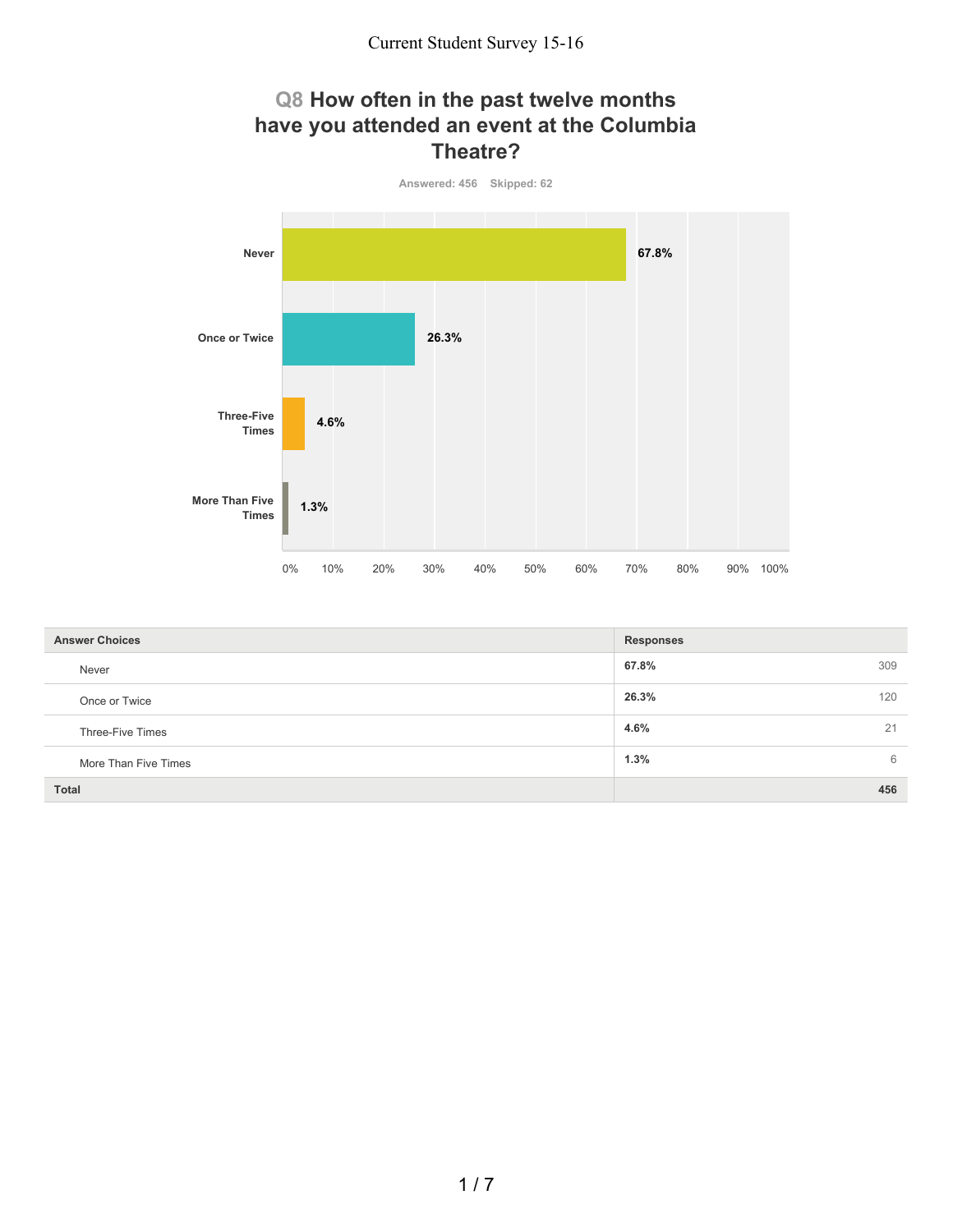# **Q9 What performance-based shows or musical groups would you like to see at Columbia Theatre?**

**Answered: 150 Skipped: 368**

| #            | <b>Responses</b>                                                                                | <b>Date</b>         |
|--------------|-------------------------------------------------------------------------------------------------|---------------------|
| $\mathbf{1}$ | fgjf                                                                                            | 12/10/2015 9:11 PM  |
| 2            | Sweeney Todd                                                                                    | 12/3/2015 5:11 PM   |
| 3            | Team Ryuko                                                                                      | 12/2/2015 9:34 PM   |
| 4            | none                                                                                            | 12/2/2015 8:32 PM   |
| 5            | Broadway                                                                                        | 12/2/2015 3:00 PM   |
| 6            | N/A                                                                                             | 12/2/2015 2:04 PM   |
| 7            | Variety.                                                                                        | 12/2/2015 10:56 AM  |
| 8            | n/a                                                                                             | 12/2/2015 9:22 AM   |
| 9            | Never been                                                                                      | 12/2/2015 12:30 AM  |
| 10           | The Wizard of Oz                                                                                | 12/1/2015 11:26 PM  |
| 11           | More Music recitals                                                                             | 12/1/2015 10:32 PM  |
| 12           | doesn't matter                                                                                  | 12/1/2015 10:31 PM  |
| 13           | Peter Pan                                                                                       | 12/1/2015 10:15 PM  |
| 14           | talent shows, mixed talents                                                                     | 12/1/2015 10:01 PM  |
| 15           | Hip hop & r&b Concerts                                                                          | 12/1/2015 9:54 PM   |
| 16           | N/A                                                                                             | 12/1/2015 9:06 PM   |
| 17           | None                                                                                            | 12/1/2015 7:10 PM   |
| 18           | Dreamgirls                                                                                      | 12/1/2015 7:07 PM   |
| 19           | I have no idea. But, I really like chad winters play if thats what this survey wants to know.?? | 12/1/2015 7:05 PM   |
| 20           | The wind symphony                                                                               | 12/1/2015 6:33 PM   |
| 21           | Comedy                                                                                          | 12/1/2015 6:08 PM   |
| 22           | Common read                                                                                     | 12/1/2015 6:07 PM   |
| 23           | Hit show Smash Wicked Beauty and the beast The little mermaid                                   | 12/1/2015 6:06 PM   |
| 24           | Playsq                                                                                          | 11/19/2015 7:43 AM  |
| 25           | N/A                                                                                             | 11/17/2015 11:56 PM |
| 26           | None                                                                                            | 11/16/2015 7:28 PM  |
| 27           | <b>Christian Musical Groups</b>                                                                 | 11/12/2015 11:51 PM |
| 28           | More touring bands. Sister Sparrow was great this year. Also touring stand up comedians.        | 11/12/2015 12:53 PM |
| 29           | More groups that are popular with students. Maybe a smaller country artist.                     | 11/12/2015 1:24 AM  |
| 30           | Funny, well known performances.                                                                 | 11/11/2015 5:59 PM  |
| 31           | Frozen                                                                                          | 11/11/2015 3:16 PM  |
| 32           | N/A                                                                                             | 11/11/2015 2:41 PM  |
| 33           | Pine leaf boys band Zac brown band                                                              | 11/11/2015 1:53 PM  |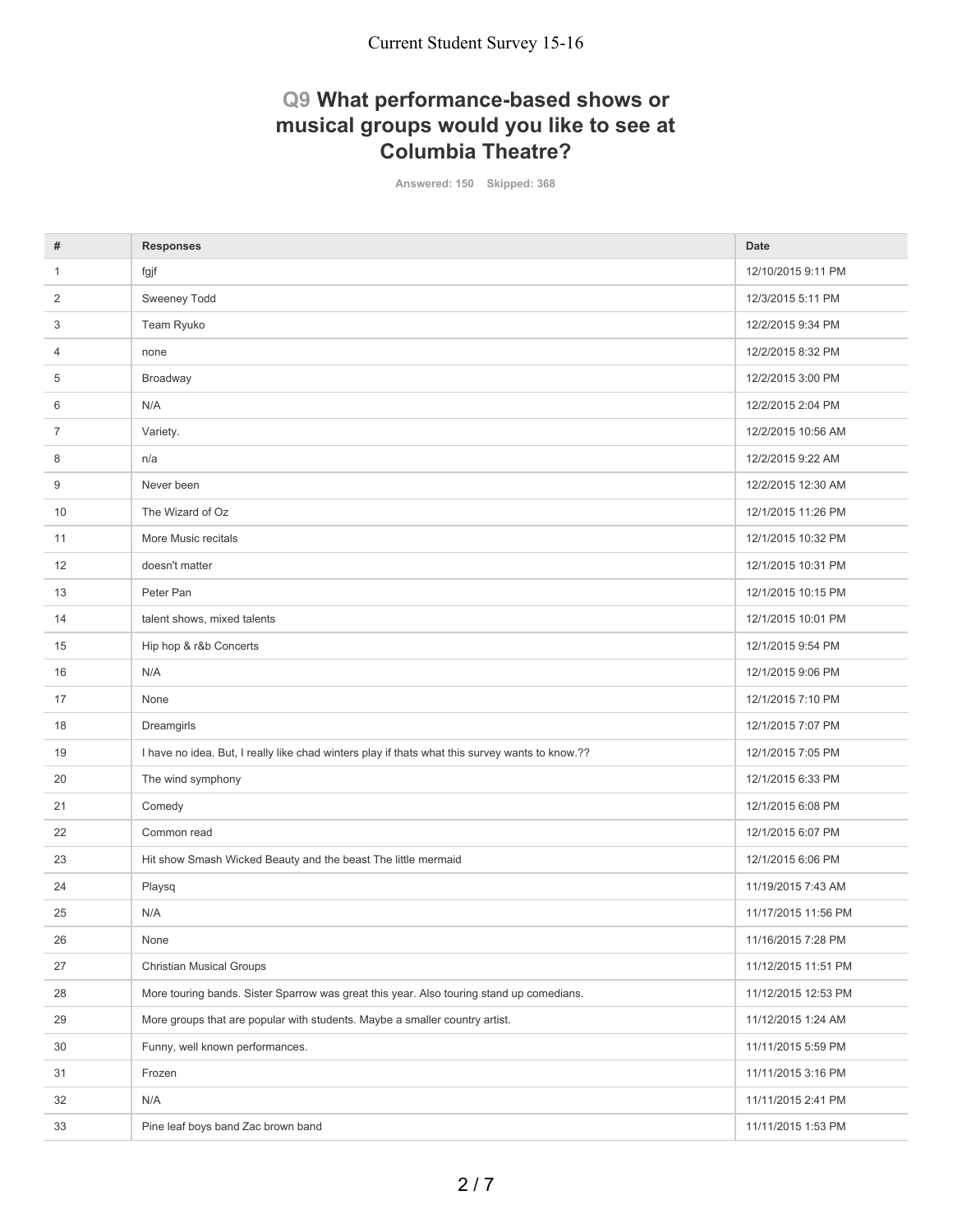| 34 | N/A                                                                                                                                                | 11/11/2015 10:14 AM |
|----|----------------------------------------------------------------------------------------------------------------------------------------------------|---------------------|
| 35 | More musical concerts of all genres and maybe some stand-up comics.                                                                                | 11/11/2015 9:45 AM  |
| 36 | Shows like the Nutcracker Ballet and Wicked, any kind of Broadway type performance                                                                 | 11/11/2015 8:01 AM  |
| 37 | <b>SLU Wind Symphony</b>                                                                                                                           | 11/10/2015 10:35 PM |
| 38 | N/a                                                                                                                                                | 11/10/2015 9:01 PM  |
| 39 | Music bands, the wicked play                                                                                                                       | 11/10/2015 7:39 PM  |
| 40 | Hello Dolly or Sound of Music                                                                                                                      | 11/10/2015 7:29 PM  |
| 41 | Comedy Act                                                                                                                                         | 11/10/2015 7:19 PM  |
| 42 | n/a                                                                                                                                                | 11/10/2015 6:05 PM  |
| 43 | none                                                                                                                                               | 11/10/2015 5:51 PM  |
| 44 | Pop music                                                                                                                                          | 11/10/2015 5:24 PM  |
| 45 | Peter and Tink                                                                                                                                     | 11/10/2015 5:17 PM  |
| 46 | More musicals/theatre as opposed to musical selections.                                                                                            | 11/10/2015 4:58 PM  |
| 47 | Well known bands acts or performers. A lot less classical music groups because no one listens to that.                                             | 11/10/2015 4:36 PM  |
| 48 | The Lion King                                                                                                                                      | 11/10/2015 4:06 PM  |
| 49 | none                                                                                                                                               | 11/10/2015 3:53 PM  |
| 50 | More local theatre groups doing shows                                                                                                              | 11/10/2015 2:34 PM  |
| 51 | Carmen by Bizet performed by Southeastern Opera The nutcracker ballet during Christmas time Concerts by Famous<br>popular R&B, Rap, HipHop artists | 11/10/2015 2:08 PM  |
| 52 | Boys 2 Men                                                                                                                                         | 11/10/2015 1:59 PM  |
| 53 | N/A                                                                                                                                                | 11/10/2015 1:23 PM  |
| 54 | I saw the play, a funny thing that happened on the way to the forum.                                                                               | 11/10/2015 12:37 PM |
| 55 | I would like to see shows that allow me to earn bonus points at the Columbia Theatre.                                                              | 11/10/2015 12:29 PM |
| 56 | I can't remember their names.                                                                                                                      | 11/10/2015 12:25 PM |
| 57 | N/A                                                                                                                                                | 11/10/2015 12:09 PM |
| 58 | Probably a wider array of music                                                                                                                    | 11/10/2015 11:41 AM |
| 59 | Drake, anjelah johnson, Dormtainment,                                                                                                              | 11/10/2015 11:26 AM |
| 60 | None                                                                                                                                               | 11/10/2015 11:10 AM |
| 61 | <b>Newsies</b>                                                                                                                                     | 11/10/2015 10:46 AM |
| 62 | I'm never been                                                                                                                                     | 11/10/2015 10:36 AM |
| 63 | more LGBT, racially, and nationality inclusive.                                                                                                    | 11/10/2015 10:33 AM |
| 64 | <b>Redemption Family</b>                                                                                                                           | 11/10/2015 10:28 AM |
| 65 | More musical bands/orchestras of different varieties and skits & plays.                                                                            | 11/10/2015 10:28 AM |
| 66 | <b>Impaired Faculties</b>                                                                                                                          | 11/10/2015 10:28 AM |
| 67 | Rihanna                                                                                                                                            | 11/10/2015 10:25 AM |
| 68 | Mark Waldham                                                                                                                                       | 11/10/2015 10:25 AM |
| 69 | N/A                                                                                                                                                | 11/10/2015 10:23 AM |
| 70 | Any!                                                                                                                                               | 11/10/2015 10:23 AM |
| 71 | Orchestras                                                                                                                                         | 11/10/2015 10:23 AM |
| 72 | More bands and things geared towards college aged students.                                                                                        | 11/10/2015 10:18 AM |
| 73 | Any well known ones                                                                                                                                | 11/10/2015 10:18 AM |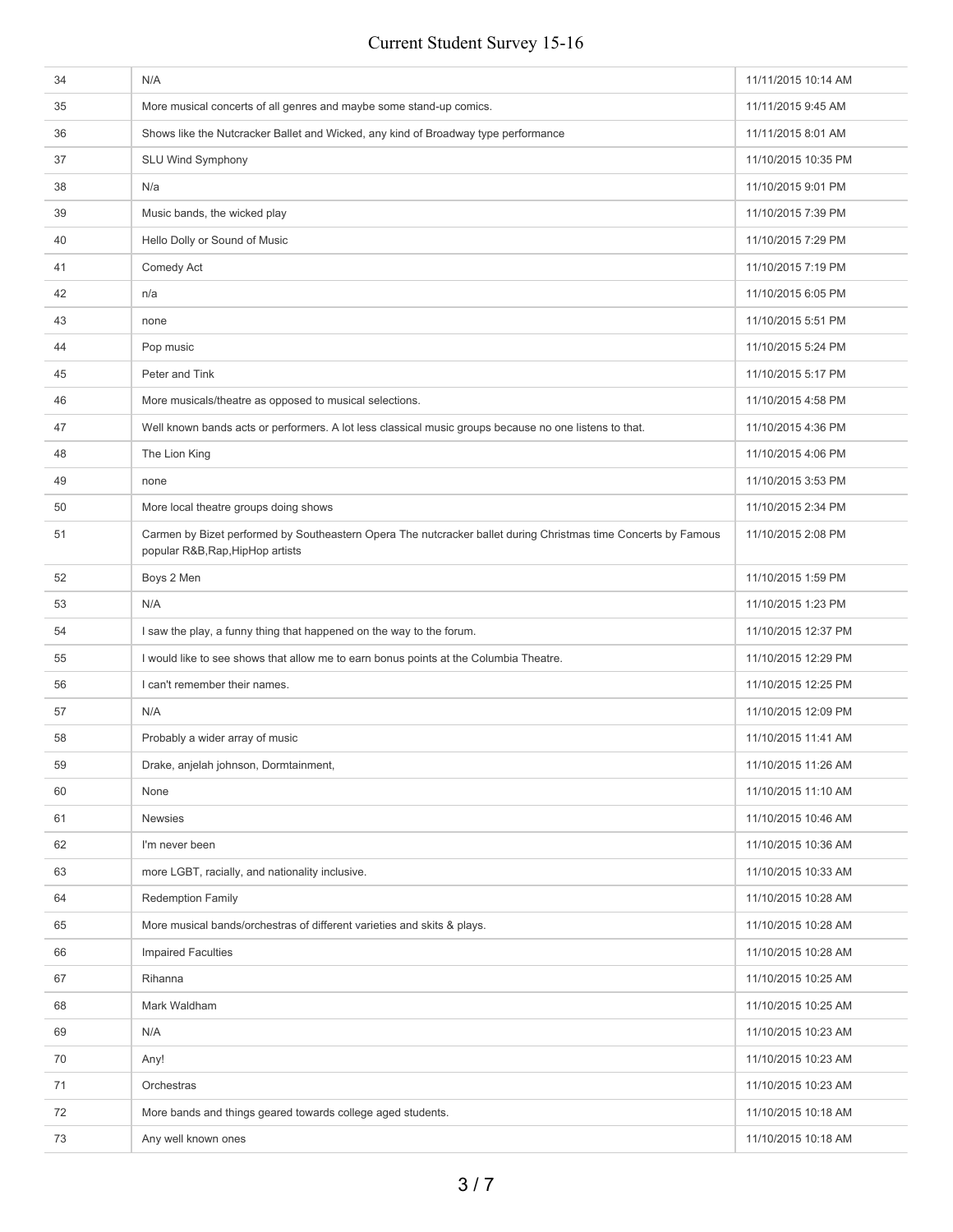| 74  | None                                                                                                                                                                                                 | 11/10/2015 10:16 AM |
|-----|------------------------------------------------------------------------------------------------------------------------------------------------------------------------------------------------------|---------------------|
| 75  | Southeastern symphony concerts, Southeastern musicals                                                                                                                                                | 11/10/2015 10:12 AM |
| 76  | Country/folk music                                                                                                                                                                                   | 11/10/2015 10:11 AM |
| 77  | Wicked                                                                                                                                                                                               | 11/10/2015 10:10 AM |
| 78  | Na                                                                                                                                                                                                   | 11/9/2015 6:59 AM   |
| 79  | Someone playing one of Bach's organ fugues                                                                                                                                                           | 10/31/2015 11:29 AM |
| 80  | Cantus, Chanticleer, Seraphic Fire, Polyphony, B.R.E.V.E.                                                                                                                                            | 10/30/2015 9:12 PM  |
| 81  | N/A                                                                                                                                                                                                  | 10/30/2015 8:15 PM  |
| 82  | New Country                                                                                                                                                                                          | 10/29/2015 4:29 PM  |
| 83  | N/A                                                                                                                                                                                                  | 10/29/2015 12:05 PM |
| 84  | Modern stuff not old                                                                                                                                                                                 | 10/28/2015 4:59 PM  |
| 85  | Fiddler on the Roof                                                                                                                                                                                  | 10/28/2015 2:05 PM  |
| 86  | More live theatre. It is a shame that it is a theatre that only brings in shows rather than letting our theatre department<br>use the nicer facilities that often aren't being used at the Columbia. | 10/28/2015 7:00 AM  |
| 87  | none                                                                                                                                                                                                 | 10/27/2015 11:54 PM |
| 88  | More than just 2 performances of the opera/musical workshops that The Southeastern vocal department puts on every<br>semester.                                                                       | 10/27/2015 6:01 PM  |
| 89  | none                                                                                                                                                                                                 | 10/27/2015 3:24 PM  |
| 90  | no preference                                                                                                                                                                                        | 10/27/2015 2:09 PM  |
| 91  | Beauty and the Beast                                                                                                                                                                                 | 10/27/2015 1:53 PM  |
| 92  | anything interesting                                                                                                                                                                                 | 10/27/2015 1:15 PM  |
| 93  | I don't go there.                                                                                                                                                                                    | 10/27/2015 11:50 AM |
| 94  | N/A                                                                                                                                                                                                  | 10/27/2015 11:28 AM |
| 95  | Rent                                                                                                                                                                                                 | 10/27/2015 10:59 AM |
| 96  | I like any and all plays but comedy plays are my favorite. Although the classic CATS can never be redone too many<br>times.                                                                          | 10/27/2015 10:03 AM |
| 97  | maybe more piano musician perfromances                                                                                                                                                               | 10/27/2015 9:53 AM  |
| 98  | Never went                                                                                                                                                                                           | 10/27/2015 9:16 AM  |
| 99  | Country singers                                                                                                                                                                                      | 10/27/2015 9:08 AM  |
| 100 | Just keep doing what y'all have been doing.                                                                                                                                                          | 10/27/2015 8:19 AM  |
| 101 | Musicals and plays                                                                                                                                                                                   | 10/27/2015 8:05 AM  |
| 102 | More professional dance and performance groups                                                                                                                                                       | 10/27/2015 7:32 AM  |
| 103 | phish, jack white                                                                                                                                                                                    | 10/27/2015 6:24 AM  |
| 104 | Rocky Horror Picture Show                                                                                                                                                                            | 10/26/2015 11:55 PM |
| 105 | n/a                                                                                                                                                                                                  | 10/26/2015 11:05 PM |
| 106 | N/A                                                                                                                                                                                                  | 10/26/2015 10:16 PM |
| 107 | music-rock and blues                                                                                                                                                                                 | 10/26/2015 9:55 PM  |
| 108 | More theater productions. Plays and musicals.                                                                                                                                                        | 10/26/2015 9:49 PM  |
| 109 | Aladdin                                                                                                                                                                                              | 10/26/2015 9:26 PM  |
| 110 | Shakespeare plays or other more contemporary dramas like A Doll House and Death of A Salesman                                                                                                        | 10/26/2015 8:43 PM  |
| 111 | Sweeney Todd                                                                                                                                                                                         | 10/26/2015 7:38 PM  |
| 112 | More Musical Theatre                                                                                                                                                                                 | 10/26/2015 7:14 PM  |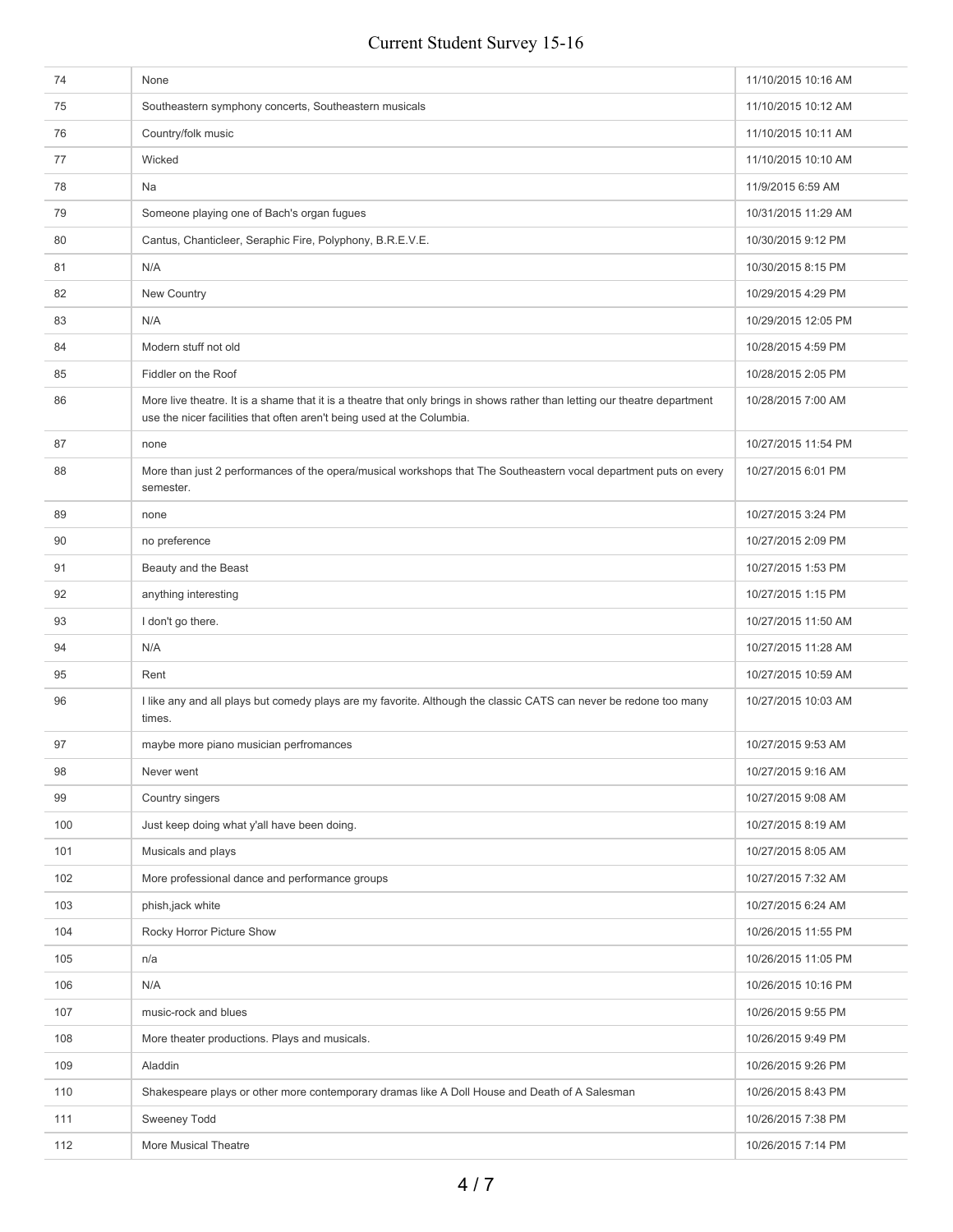| 113 | <b>NA</b>                                                                                                                                                                                                                                                                       | 10/26/2015 7:01 PM |
|-----|---------------------------------------------------------------------------------------------------------------------------------------------------------------------------------------------------------------------------------------------------------------------------------|--------------------|
| 114 | Comedy                                                                                                                                                                                                                                                                          | 10/26/2015 6:51 PM |
| 115 | I would like to see some old movies like Pride and Prejudice and Phantom of the Opera performed and not in a<br>musical style. I would like to hear gospel groups, accapella groups, and a talent show for student performers not<br>majoring in anything dealing with theater. | 10/26/2015 6:46 PM |
| 116 | Les Miserables                                                                                                                                                                                                                                                                  | 10/26/2015 6:46 PM |
| 117 | A dance recital                                                                                                                                                                                                                                                                 | 10/26/2015 6:45 PM |
| 118 | More quality plays/musicals                                                                                                                                                                                                                                                     | 10/26/2015 6:33 PM |
| 119 | broadway musicals                                                                                                                                                                                                                                                               | 10/26/2015 6:30 PM |
| 120 | Plays                                                                                                                                                                                                                                                                           | 10/26/2015 6:28 PM |
| 121 | Comedies and some musical artists.                                                                                                                                                                                                                                              | 10/26/2015 6:15 PM |
| 122 | Rocky horror picture show                                                                                                                                                                                                                                                       | 10/26/2015 6:04 PM |
| 123 | n/a                                                                                                                                                                                                                                                                             | 10/26/2015 6:01 PM |
| 124 | No opinion                                                                                                                                                                                                                                                                      | 10/26/2015 5:56 PM |
| 125 | More choir groups.                                                                                                                                                                                                                                                              | 10/26/2015 5:56 PM |
| 126 | Exciting musicals or powerful dramas.                                                                                                                                                                                                                                           | 10/26/2015 5:39 PM |
| 127 | I'm not into the art stuff.                                                                                                                                                                                                                                                     | 10/26/2015 5:24 PM |
| 128 | <b>Bands</b>                                                                                                                                                                                                                                                                    | 10/26/2015 5:24 PM |
| 129 | Nutcracker with my daughter                                                                                                                                                                                                                                                     | 10/26/2015 5:12 PM |
| 130 | N/A                                                                                                                                                                                                                                                                             | 10/26/2015 5:03 PM |
| 131 | I enjoy theatre (plays, musicals, etc)                                                                                                                                                                                                                                          | 10/26/2015 5:01 PM |
| 132 | Plays                                                                                                                                                                                                                                                                           | 10/26/2015 5:00 PM |
| 133 | Chance The Rapper                                                                                                                                                                                                                                                               | 10/26/2015 4:57 PM |
| 134 | Comedians                                                                                                                                                                                                                                                                       | 10/26/2015 4:56 PM |
| 135 | Celtic women,                                                                                                                                                                                                                                                                   | 10/26/2015 4:53 PM |
| 136 | N/A                                                                                                                                                                                                                                                                             | 10/26/2015 4:44 PM |
| 137 | Dance and The Red Shoes                                                                                                                                                                                                                                                         | 10/26/2015 4:32 PM |
| 138 | Motivational speakers, authors of books, inspirational guest speakers, and more theatrical shows.                                                                                                                                                                               | 10/26/2015 4:29 PM |
| 139 | More of the LPO                                                                                                                                                                                                                                                                 | 10/26/2015 4:27 PM |
| 140 | Not sure                                                                                                                                                                                                                                                                        | 10/26/2015 4:14 PM |
| 141 | The lion king                                                                                                                                                                                                                                                                   | 10/26/2015 4:14 PM |
| 142 | Don't plan on ever attending.                                                                                                                                                                                                                                                   | 10/26/2015 4:12 PM |
| 143 | none                                                                                                                                                                                                                                                                            | 10/26/2015 4:09 PM |
| 144 | I saw the Southeastern Wind Symphony                                                                                                                                                                                                                                            | 10/26/2015 4:09 PM |
| 145 | My Fair Lady                                                                                                                                                                                                                                                                    | 10/26/2015 4:09 PM |
| 146 | plays: Shakespeare, Phantom of the Opera, Wicked, Oliver Twist, etc.                                                                                                                                                                                                            | 10/26/2015 4:07 PM |
| 147 | A lot more                                                                                                                                                                                                                                                                      | 10/26/2015 4:07 PM |
| 148 | The Big Easy Buddies                                                                                                                                                                                                                                                            | 10/26/2015 4:06 PM |
| 149 | <b>Ballet</b>                                                                                                                                                                                                                                                                   | 10/26/2015 4:06 PM |
| 150 | Singing groups                                                                                                                                                                                                                                                                  | 10/26/2015 4:06 PM |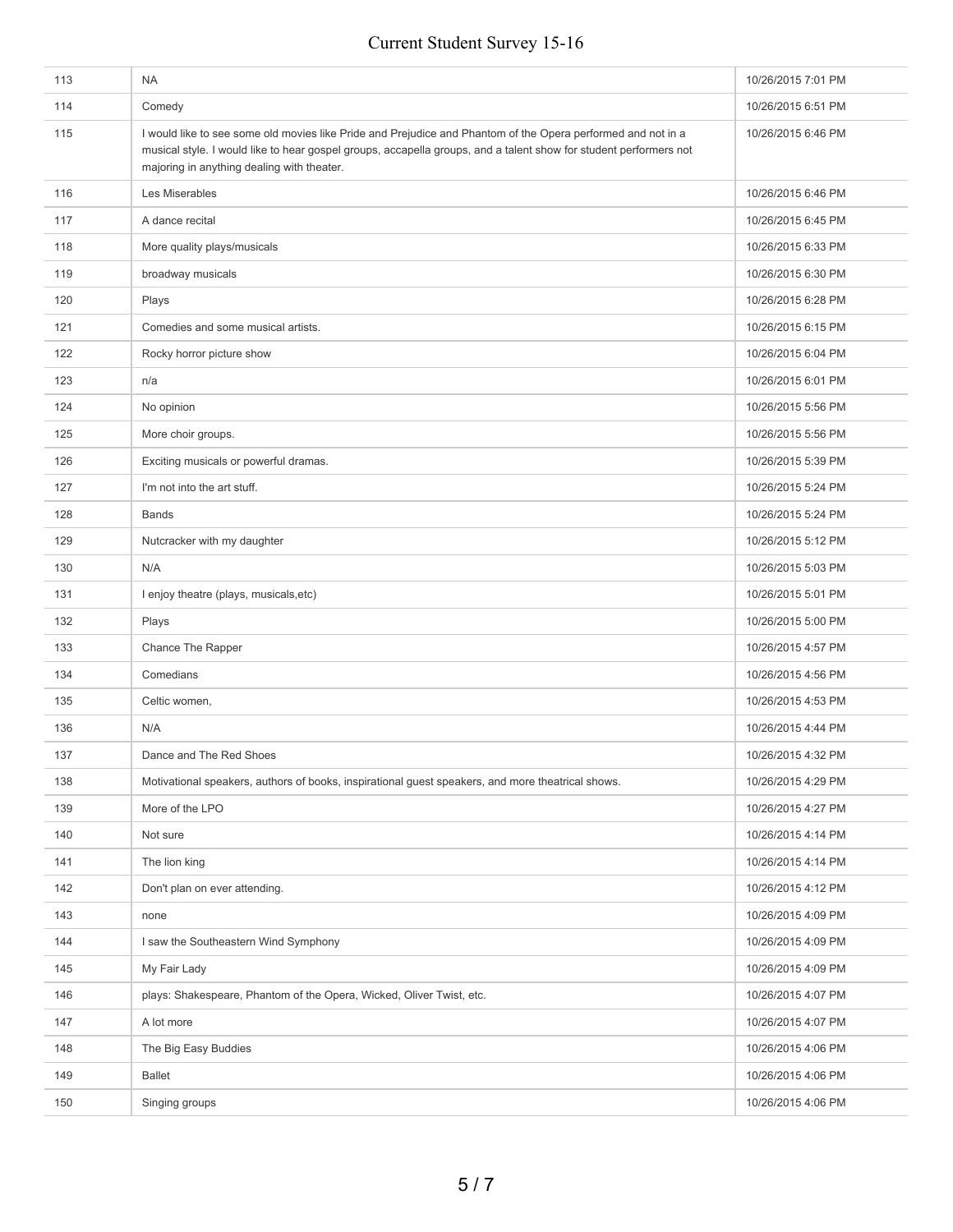### **Q10 In general, how much are you willing to pay to attend events at the Columbia Theatre?**



| <b>Answer Choices</b>       | <b>Responses</b> |
|-----------------------------|------------------|
| Not Willing to Pay Anything | 23.8%<br>107     |
| Under \$10                  | 188<br>41.9%     |
| \$10-\$20                   | 27.4%<br>123     |
| \$20-\$30                   | 22<br>4.9%       |
| More than \$30              | 2.0%<br>9        |
| <b>Total</b>                | 449              |

| #  | Please provide any information you want to clarify your answers                                                                                                                                                                       | Date                |
|----|---------------------------------------------------------------------------------------------------------------------------------------------------------------------------------------------------------------------------------------|---------------------|
|    | The cost should depend on the age and student or non-student status of the patron.                                                                                                                                                    | 12/2/2015 10:56 AM  |
|    | I don't physically attend classes on campus. I'm in a cohort.                                                                                                                                                                         | 12/1/2015 6:06 PM   |
| 3  | I would pay that amount for a show I really wanted to see, if my student ID couldn't allow me free admission.                                                                                                                         | 12/1/2015 1:18 PM   |
|    | Would pay more depending on the band.                                                                                                                                                                                                 | 11/12/2015 12:53 PM |
| 5  | N/A                                                                                                                                                                                                                                   | 11/11/2015 2:41 PM  |
| 6  | N/A                                                                                                                                                                                                                                   | 11/11/2015 10:14 AM |
|    | The buildings on campus are not secure. There is a lack of police presence not during football games. Pottle building<br>is unsecure during football games. Pottle in general is unsecure and unsafe in an emergency like a lockdown. | 11/11/2015 9:45 AM  |
| 8  | N/a                                                                                                                                                                                                                                   | 11/10/2015 9:01 PM  |
| 9  | I would like to see more well-known shows, if possible.                                                                                                                                                                               | 11/10/2015 4:58 PM  |
| 10 | Should be affordable for students and lions lagniappe should also be an acceptable form of payment                                                                                                                                    | 11/10/2015 2:08 PM  |
|    |                                                                                                                                                                                                                                       |                     |